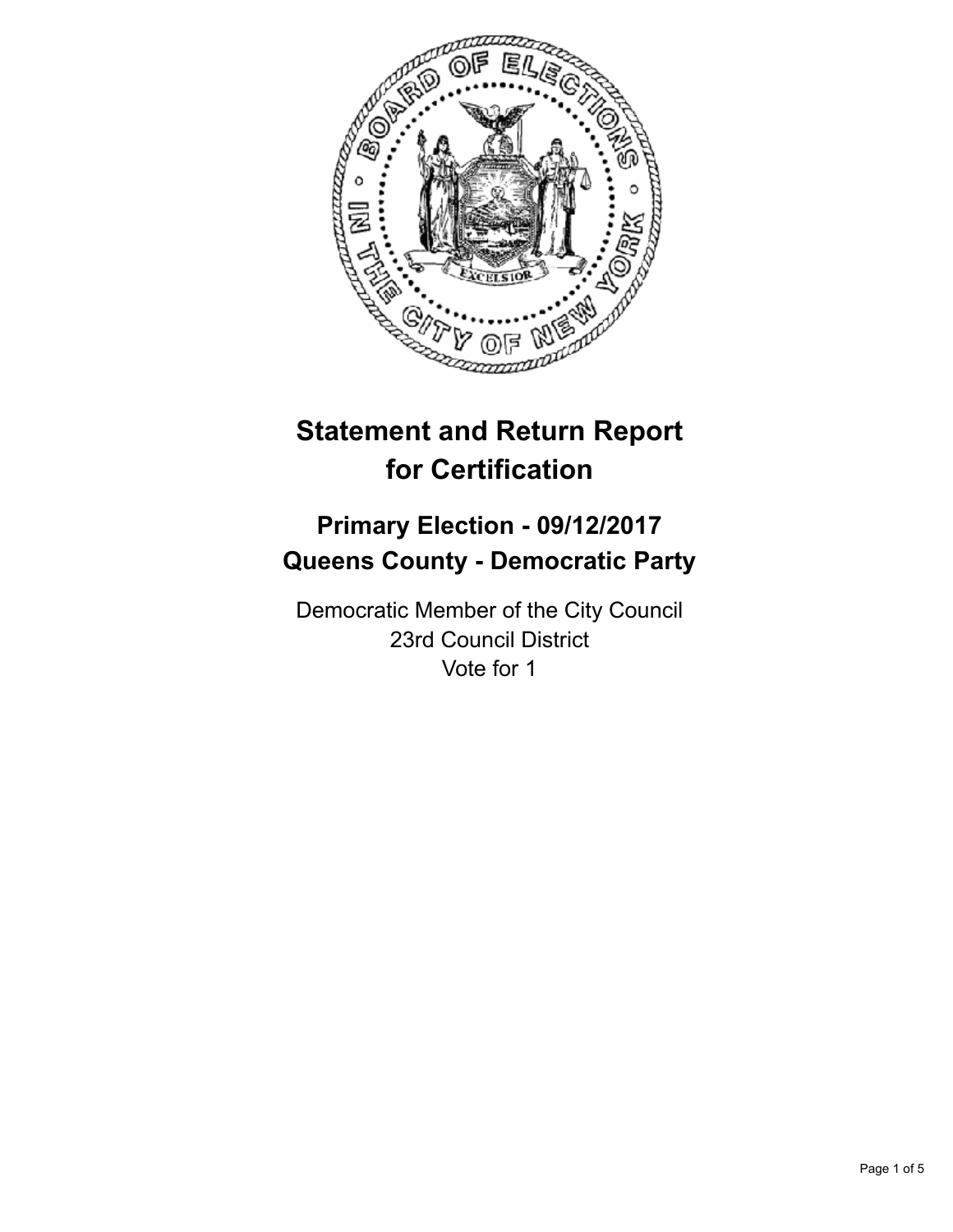

# **Assembly District 24**

| <b>PUBLIC COUNTER</b>                                    | 2,106          |
|----------------------------------------------------------|----------------|
| <b>MANUALLY COUNTED EMERGENCY</b>                        | 0              |
| ABSENTEE / MILITARY                                      | 123            |
| <b>AFFIDAVIT</b>                                         | 8              |
| <b>Total Ballots</b>                                     | 2,237          |
| Less - Inapplicable Federal/Special Presidential Ballots | 0              |
| <b>Total Applicable Ballots</b>                          | 2,237          |
| BENNY A. ITTEERA                                         | 386            |
| <b>BARRY S. GRODENCHIK</b>                               | 1,719          |
| ALTON MADDOX (WRITE-IN)                                  | 1              |
| HETTIE V POWELL (WRITE-IN)                               | 1              |
| ROCHELLE MANDELL (WRITE-IN)                              | 1              |
| RORY LANCEMAN (WRITE-IN)                                 | 1              |
| SAM WILLIAMS (WRITE-IN)                                  | 1              |
| UNATTRIBUTABLE WRITE-IN (WRITE-IN)                       | $\overline{2}$ |
| <b>Total Votes</b>                                       | 2,112          |
| Unrecorded                                               | 125            |

# **Assembly District 25**

| <b>PUBLIC COUNTER</b>                                    | 974   |
|----------------------------------------------------------|-------|
| <b>MANUALLY COUNTED EMERGENCY</b>                        | 7     |
| <b>ABSENTEE / MILITARY</b>                               | 36    |
| <b>AFFIDAVIT</b>                                         | 4     |
| <b>Total Ballots</b>                                     | 1,021 |
| Less - Inapplicable Federal/Special Presidential Ballots | 0     |
| <b>Total Applicable Ballots</b>                          | 1,021 |
| BENNY A. ITTEERA                                         | 154   |
| <b>BARRY S. GRODENCHIK</b>                               | 779   |
| ADRIENNE ADAMS (WRITE-IN)                                | 1     |
| AMY GOLDMAN (WRITE-IN)                                   | 1     |
| <b>BOB FRIEDRICH (WRITE-IN)</b>                          | 1     |
| HARRIET TUBMAN (WRITE-IN)                                | 1     |
| JOHN DOE (WRITE-IN)                                      | 1     |
| PETER KOO (WRITE-IN)                                     | 4     |
| UNATTRIBUTABLE WRITE-IN (WRITE-IN)                       | 4     |
| WARREN HU (WRITE-IN)                                     | 1     |
| <b>Total Votes</b>                                       | 947   |
| Unrecorded                                               | 74    |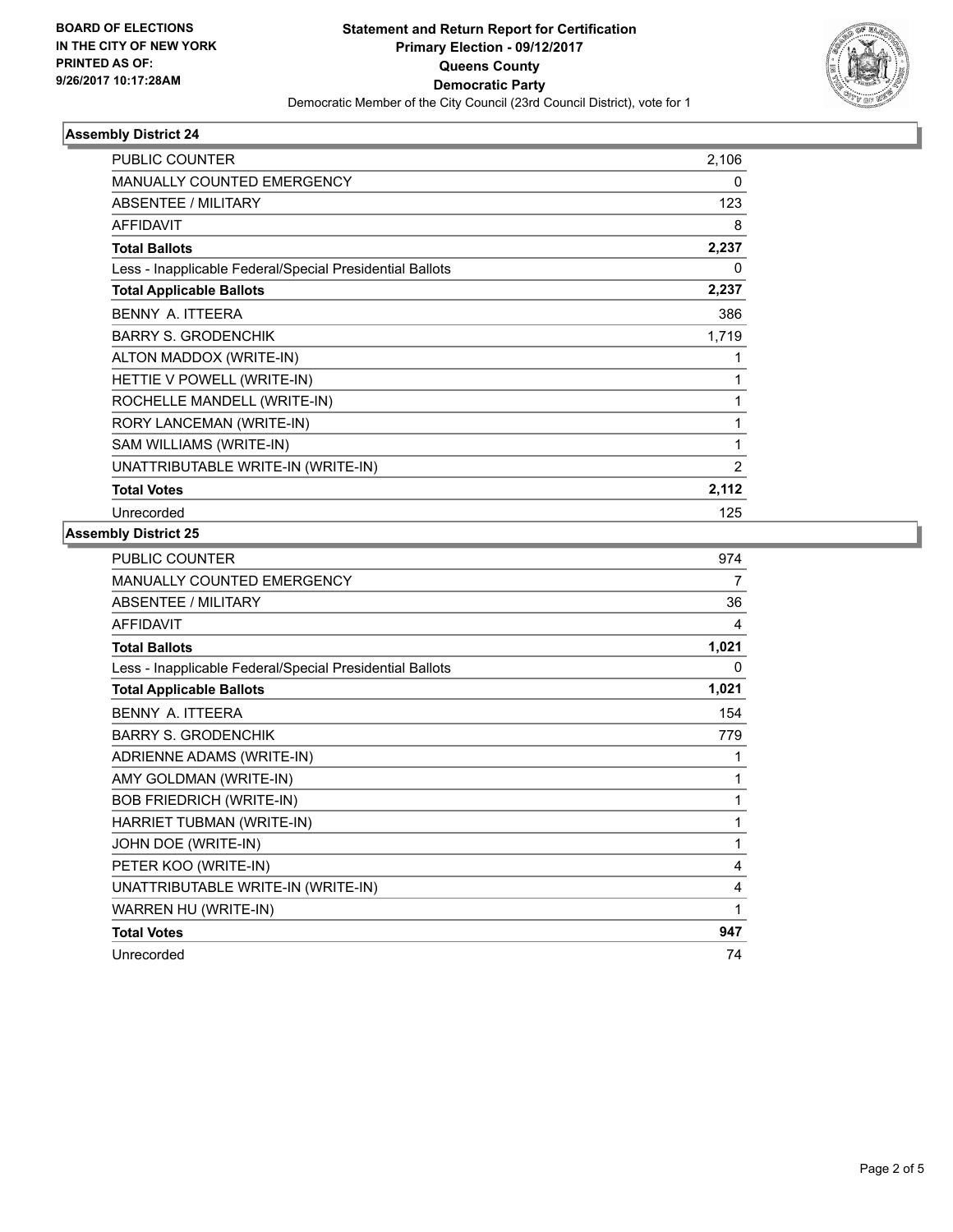

# **Assembly District 26**

| <b>PUBLIC COUNTER</b>                                    | 1,118 |
|----------------------------------------------------------|-------|
| <b>MANUALLY COUNTED EMERGENCY</b>                        | 0     |
| ABSENTEE / MILITARY                                      | 42    |
| <b>AFFIDAVIT</b>                                         | 3     |
| <b>Total Ballots</b>                                     | 1,163 |
| Less - Inapplicable Federal/Special Presidential Ballots | 0     |
| <b>Total Applicable Ballots</b>                          | 1,163 |
| BENNY A. ITTEERA                                         | 161   |
| <b>BARRY S. GRODENCHIK</b>                               | 929   |
| JAMES VAN BRAMER (WRITE-IN)                              |       |
| PETER KOO (WRITE-IN)                                     |       |
| STEVE A FEINSTEIN (WRITE-IN)                             |       |
| <b>Total Votes</b>                                       | 1,093 |
| Unrecorded                                               | 70    |

# **Assembly District 29**

| <b>PUBLIC COUNTER</b>                                    | 208 |
|----------------------------------------------------------|-----|
| <b>MANUALLY COUNTED EMERGENCY</b>                        | 0   |
| ABSENTEE / MILITARY                                      | 4   |
| AFFIDAVIT                                                | 1   |
| <b>Total Ballots</b>                                     | 213 |
| Less - Inapplicable Federal/Special Presidential Ballots | 0   |
| <b>Total Applicable Ballots</b>                          | 213 |
| BENNY A. ITTEERA                                         | 46  |
| <b>BARRY S. GRODENCHIK</b>                               | 137 |
| <b>CURTIS JACKSON (WRITE-IN)</b>                         |     |
| RICHARD S DAVID (WRITE-IN)                               |     |
| <b>VEIDALE STINSON (WRITE-IN)</b>                        |     |
| <b>Total Votes</b>                                       | 186 |
| Unrecorded                                               | 27  |

**Assembly District 33**

| <b>PUBLIC COUNTER</b>                                    | 1,603 |
|----------------------------------------------------------|-------|
| <b>MANUALLY COUNTED EMERGENCY</b>                        | 0     |
| ABSENTEE / MILITARY                                      | 54    |
| AFFIDAVIT                                                | 3     |
| <b>Total Ballots</b>                                     | 1,660 |
| Less - Inapplicable Federal/Special Presidential Ballots | 0     |
| <b>Total Applicable Ballots</b>                          | 1,660 |
| BENNY A. ITTEERA                                         | 436   |
| <b>BARRY S. GRODENCHIK</b>                               | 1,075 |
| HETTIE V POWELL (WRITE-IN)                               |       |
| HIRAM MONSERRATE (WRITE-IN)                              | 1     |
| RORY I LANCMAN (WRITE-IN)                                | 3     |
| UNATTRIBUTABLE WRITE-IN (WRITE-IN)                       | 1     |
| <b>Total Votes</b>                                       | 1,517 |
| Unrecorded                                               | 143   |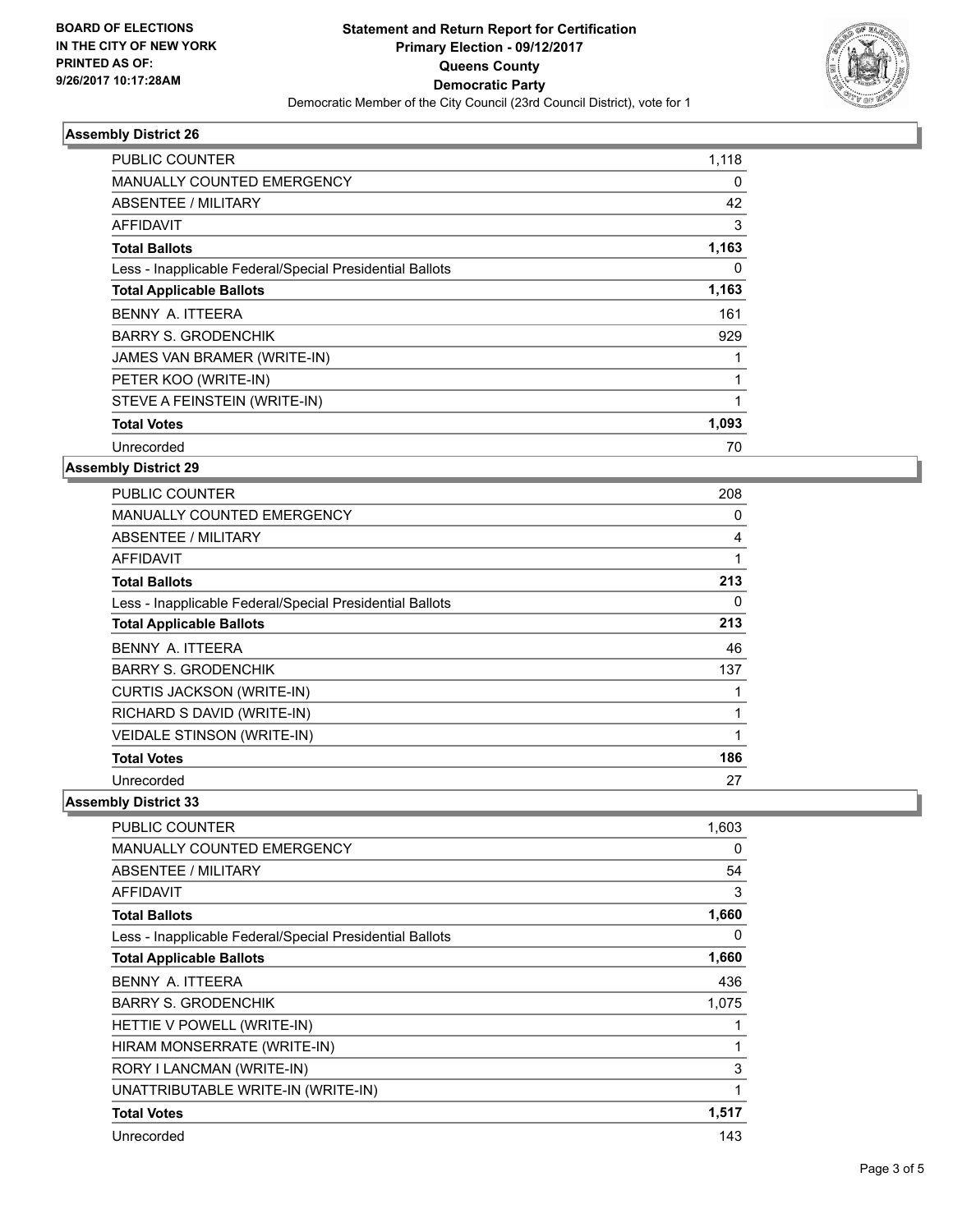

# **Total for Democratic Member of the City Council (23rd Council District) - Queens County**

| <b>PUBLIC COUNTER</b>                                    | 6,009          |
|----------------------------------------------------------|----------------|
| MANUALLY COUNTED EMERGENCY                               | 7              |
| <b>ABSENTEE / MILITARY</b>                               | 259            |
| <b>AFFIDAVIT</b>                                         | 19             |
| <b>Total Ballots</b>                                     | 6,294          |
| Less - Inapplicable Federal/Special Presidential Ballots | 0              |
| <b>Total Applicable Ballots</b>                          | 6,294          |
| BENNY A. ITTEERA                                         | 1,183          |
| <b>BARRY S. GRODENCHIK</b>                               | 4,639          |
| ADRIENNE ADAMS (WRITE-IN)                                | 1              |
| ALTON MADDOX (WRITE-IN)                                  | 1              |
| AMY GOLDMAN (WRITE-IN)                                   | 1              |
| <b>BOB FRIEDRICH (WRITE-IN)</b>                          | $\mathbf{1}$   |
| CURTIS JACKSON (WRITE-IN)                                | $\mathbf 1$    |
| HARRIET TUBMAN (WRITE-IN)                                | 1              |
| HETTIE V POWELL (WRITE-IN)                               | 2              |
| HIRAM MONSERRATE (WRITE-IN)                              | 1              |
| JAMES VAN BRAMER (WRITE-IN)                              | 1              |
| JOHN DOE (WRITE-IN)                                      | $\mathbf{1}$   |
| PETER KOO (WRITE-IN)                                     | 5              |
| RICHARD S DAVID (WRITE-IN)                               | $\mathbf{1}$   |
| ROCHELLE MANDELL (WRITE-IN)                              | $\mathbf 1$    |
| RORY I LANCMAN (WRITE-IN)                                | 3              |
| RORY LANCEMAN (WRITE-IN)                                 | $\mathbf{1}$   |
| SAM WILLIAMS (WRITE-IN)                                  | $\mathbf{1}$   |
| STEVE A FEINSTEIN (WRITE-IN)                             | 1              |
| UNATTRIBUTABLE WRITE-IN (WRITE-IN)                       | $\overline{7}$ |
| <b>VEIDALE STINSON (WRITE-IN)</b>                        | 1              |
| WARREN HU (WRITE-IN)                                     | 1              |
| <b>Total Votes</b>                                       | 5,855          |
| Unrecorded                                               | 439            |